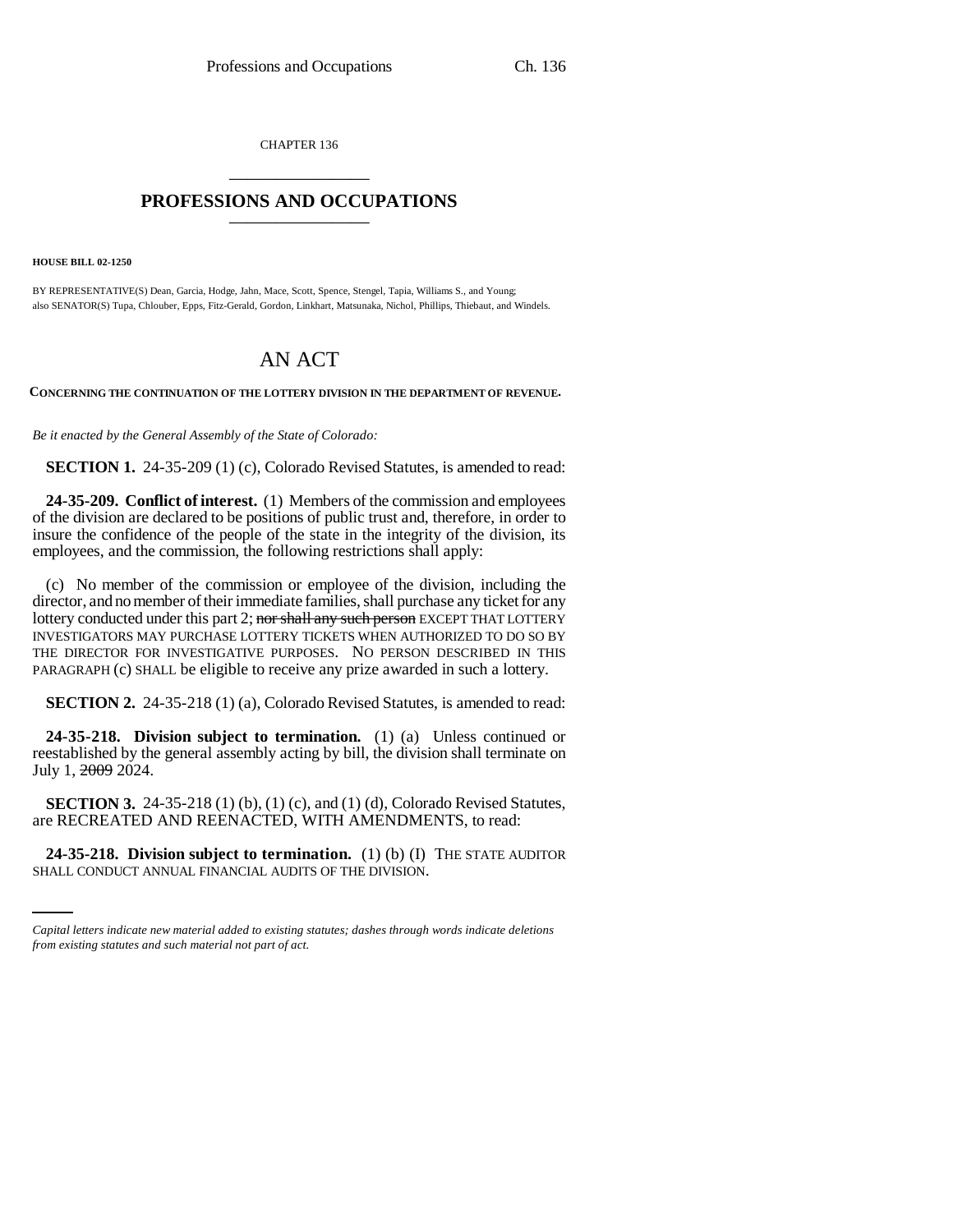(II) AT LEAST ONCE EVERY FIVE YEARS, AND MORE FREQUENTLY IN THE STATE AUDITOR'S DISCRETION, THE STATE AUDITOR SHALL CONDUCT AN ANALYSIS AND EVALUATION OF THE PERFORMANCE OF THE DIVISION AND SHALL SUBMIT A WRITTEN REPORT, TOGETHER WITH SUCH SUPPORTING MATERIALS AS MAY BE REQUESTED, TO THE GENERAL ASSEMBLY. THE FIRST SUCH REPORT SHALL BE COMPLETED BY JANUARY 1, 2004.

(c) IN CONDUCTING THE ANALYSIS AND EVALUATION REQUIRED BY SUBPARAGRAPH (II) OF PARAGRAPH (b) OF THIS SUBSECTION (1), THE STATE AUDITOR SHALL TAKE INTO CONSIDERATION, BUT NOT BE LIMITED TO CONSIDERING, THE FOLLOWING FACTORS:

(I) THE AMOUNT OF REVENUE GENERATED BY THE LOTTERY FOR THE CONSERVATION TRUST FUND AND THE PERCENTAGE THAT SUCH AMOUNT BEARS TO TOTAL STATE REVENUES;

(II) THE ADMINISTRATIVE AND OTHER EXPENSE OF LOTTERY DOLLAR COLLECTIONS AS COMPARED TO REVENUE DERIVED;

(III) AN EVALUATION OF THE PERFORMANCE OF LOTTERY EQUIPMENT CONTRACTORS AND LICENSED SALES AGENTS;

(IV) WHETHER THERE HAS BEEN AN INCREASE IN ORGANIZED CRIME RELATED TO GAMBLING WITHIN THE STATE;

(V) THE COMPETITIVE EFFECT OF THE LOTTERY ON OTHER FORMS OF LEGAL GAMBLING IN THE STATE, BOTH PROFIT AND NONPROFIT IN NATURE;

(VI) A SOCIOECONOMIC PROFILE OF PERSONS WHO PLAY THE LOTTERY;

(VII) WHETHER THE COMMISSION ENCOURAGES PUBLIC PARTICIPATION IN ITS DECISIONS RATHER THAN PARTICIPATION ONLY BY THE PEOPLE WHOM IT REGULATES;

(VIII) WHETHER THE DIVISION'S COMPLAINT, INVESTIGATION, AND DISCIPLINARY PROCEDURES ADEQUATELY PROTECT THE PUBLIC;

(IX) WHETHER THE DIVISION PERFORMS ITS STATUTORY DUTIES EFFICIENTLY AND EFFECTIVELY;

(X) WHETHER ADMINISTRATIVE OR STATUTORY CHANGES ARE NECESSARY TO IMPROVE THE OPERATION OF THE LOTTERY IN THE BEST INTERESTS OF THE STATE'S CITIZENS; AND

(XI) ANY OTHER MATTERS OF CONCERN ABOUT THE OPERATION AND FUNCTIONING OF THE LOTTERY.

(d) PRIOR TO ANY REVISION OF THE DIVISION'S FUNCTIONS, A COMMITTEE OF REFERENCE IN EACH HOUSE OF THE GENERAL ASSEMBLY SHALL HOLD A PUBLIC HEARING THEREON TO CONSIDER THE REPORT PROVIDED BY THE STATE AUDITOR, AS REQUIRED BY SUBPARAGRAPH (II) OF PARAGRAPH (b) OF THIS SUBSECTION (1). THE HEARING SHALL INCLUDE THE FACTORS SET FORTH IN PARAGRAPH (c) OF THIS